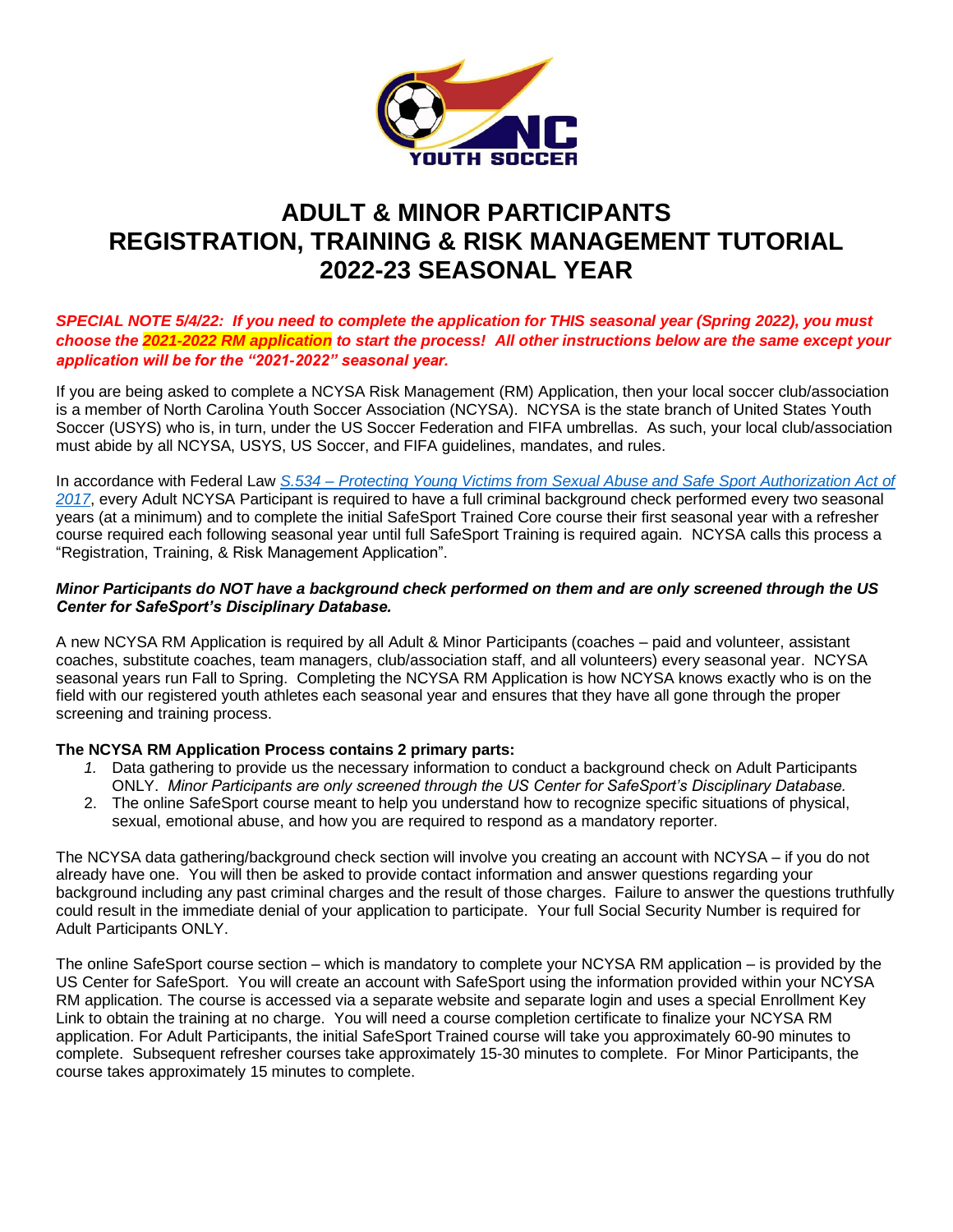#### **To Start your NCYSA RM Application:** <https://bit.ly/NCYSARM>

*SPECIAL NOTE 5/4/22: If you need to complete the Adult Athlete Risk Management application for THIS seasonal year (Spring 2022), you must choose the 2021-2022 RM application to start the process! All other instructions below are the same except your application will be for the "2021-2022" seasonal year.*

• Choose "Continue as Official" in the corresponding box based on your age.

Registration, Training and Risk Management Application



Enter your personal information – please review for accuracy before clicking the "Continue" button:

|                                                                                 |                                                     | Registration, Training and Risk Management Application                                             |  |                                                                        |
|---------------------------------------------------------------------------------|-----------------------------------------------------|----------------------------------------------------------------------------------------------------|--|------------------------------------------------------------------------|
|                                                                                 | 2022 - 2023 North Carolina Youth Soccer Association |                                                                                                    |  |                                                                        |
| North Carolina Youth Soccer Association<br>PO Box 18229<br>Greensboro, NC 27419 |                                                     | NCYSA Risk Management Policy & Manual                                                              |  | Phone: 336-856-7529<br>Fax: 336-856-0204<br>E-mail: wendy@ncsoccer.org |
|                                                                                 |                                                     | NCYSA Risk Management Application Tutorial (OFFICIALS) - What to Expect                            |  |                                                                        |
|                                                                                 |                                                     | NCYSA Risk Management Application Tutorial (ADULT ATHLETES) - What to Expect                       |  |                                                                        |
|                                                                                 |                                                     |                                                                                                    |  |                                                                        |
|                                                                                 |                                                     |                                                                                                    |  |                                                                        |
|                                                                                 |                                                     | Please complete the information below to start a new application or modify an existing application |  |                                                                        |
|                                                                                 | <b>Registrant Information</b>                       |                                                                                                    |  |                                                                        |
|                                                                                 | Legal First Name: *                                 |                                                                                                    |  |                                                                        |
|                                                                                 | Legal Last Name: *                                  |                                                                                                    |  |                                                                        |
|                                                                                 | Birth Date: *                                       | mm/dd/yyyy                                                                                         |  |                                                                        |
|                                                                                 | Last 4 Numbers of SSN (or Visa): *                  | ####                                                                                               |  |                                                                        |
|                                                                                 | Email:                                              |                                                                                                    |  |                                                                        |
|                                                                                 |                                                     | <b>Continue</b>                                                                                    |  |                                                                        |
|                                                                                 |                                                     |                                                                                                    |  |                                                                        |

**Please note every individual must have a unique email address.**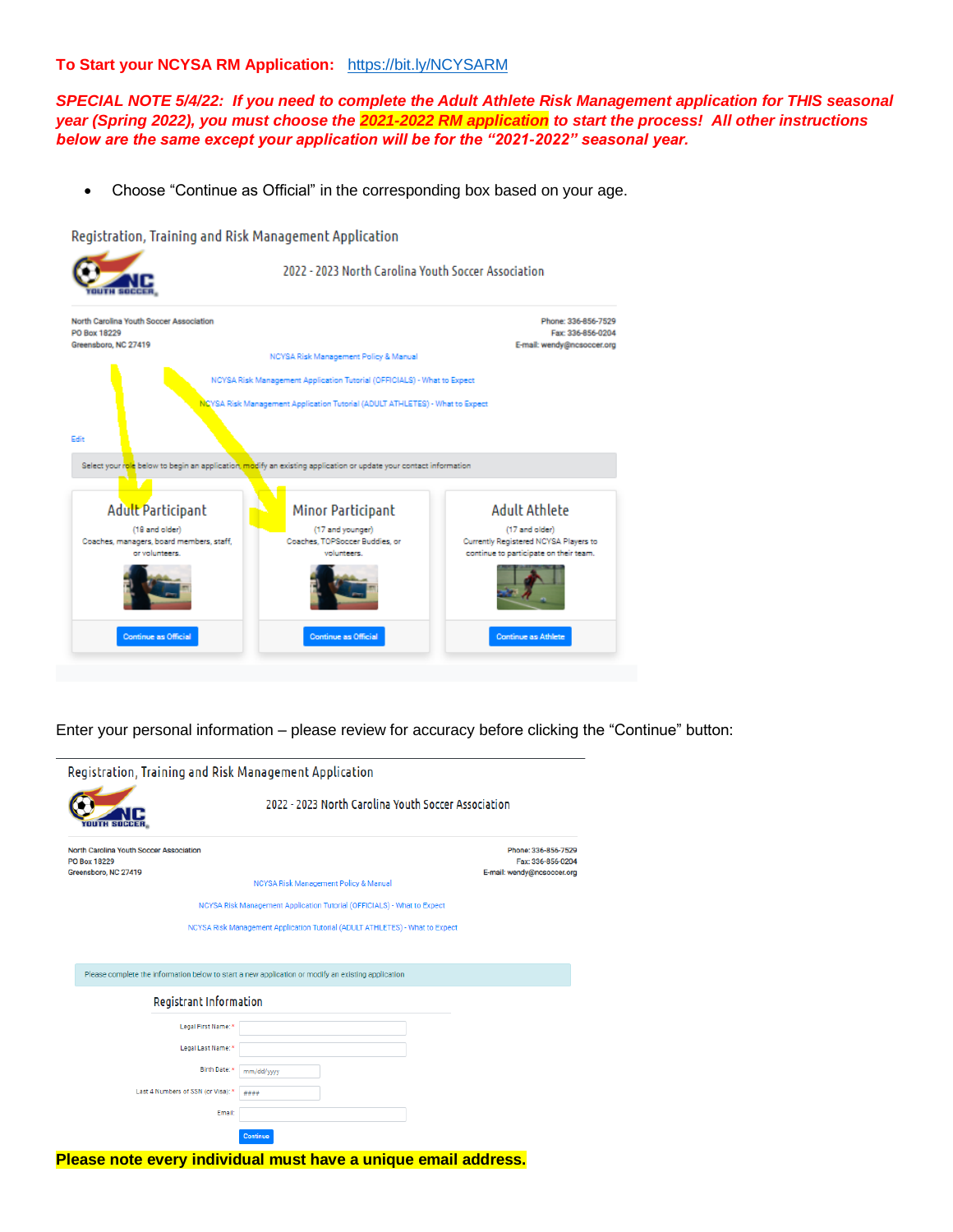## **Activation/Verification Email:**

If have completed a NCYSA RM Application in the past or started one for this seasonal year, the system will send you an email with a link to access your NCYSA RM account.

The activation/verification email could be blocked from your Inbox. GMAIL is especially bad about blocking the activation/verification email. Please look in your spam, junk, trash, deleted, promotions, and "all mail" folders for this email. You can also search by the sender's name and/or the subject:

- Sender: no-reply@e.sinchq.com
- Subject: Risk Management Application

If you are new to the NCYSA RM Application process, the system will direct you to create a new account. Click "Start a New Application" to get started.

Please click the "Save & Continue" button at the bottom of each page of the NCYSA RM Application to advance to the next page.

# **Uploading a Photo:**

During the NCYSAR RM Application process, you will be required to upload a photo of yourself if one is not already attached to your account. The photo must be as follows:

- o From the shoulders up
- o In color
- o Only YOU in the photo
- o Taken within the last 6 months
- o NO hats or sunglasses or anything else blocking your face.
- o Photo should be well lit, so your features are visible.

There is a cropping tool within the photo upload function. Please rotate the photo so it is straight facing and crop so that only you are showing from the top of your head to your collar bone.

## **Background Info:**

Please read carefully and answer truthfully. We run a comprehensive background check that goes back as far as we are legally allowed to do so. That is more than seven years in most instances.

Providing detailed explanations for anything we may find is extremely helpful in our review process.

#### *Minor Participants do NOT have a background check performed on them and are only screened through the US Center for SafeSport's Disciplinary Database.*

#### **Choosing your Local Club/Association and Position:**

Under the "Positions" tab, you will choose your local club/association and the job description/position you will be filling for that organization.

- For "Type of Affiliation", choose "**Club, Association or Scheduling Leagues**"
- In the dropdown menu, choose your LOCAL Club, Association or Scheduling League.
- Choose your job description.
- If you are a Coach (any type), Team Manager, Team Volunteer or TOPSoccer Buddy, you will also choose the following:
	- o Role Coach, Asst. Coach, Team Manager, TOPSoccer Buddy, etc…
	- $\circ$  Level of Play Classic, Rec Pool, Academy Pool, TOPSoccer ("Pool" refers to a group of players)
	- $\circ$  Age of PLAYERS the year refers to the year the players were born.
	- o Gender Female or Male. If Co-Ed, choose Male.
- Coaching License Information please SKIP if you do not have a coaching license.
- Click "Save Positions" You can add multiple if you have more than one role with your local organization by repeating the above instructions.